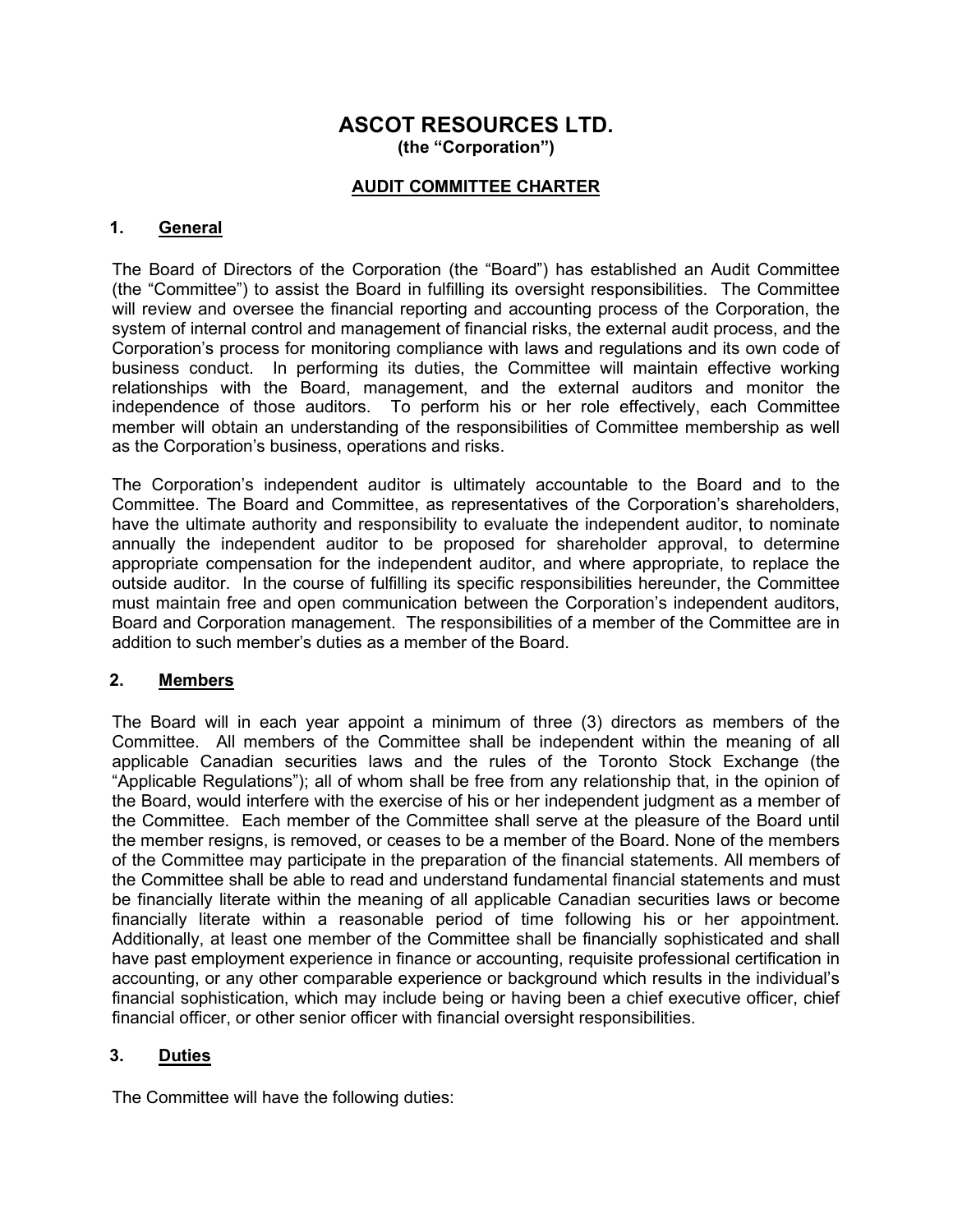- Gain an understanding of whether internal control recommendations made by external auditors have been implemented by management.
- Gain an understanding of the current areas of greatest financial risk and whether management is managing these effectively.
- Review significant accounting and reporting issues, including recent professional and regulatory pronouncements, and understand their impact on the financial statements.
- Review any legal matters which could significantly impact the financial statements as reported on by the Corporation's counsel and engage outside independent counsel and other advisors whenever as deemed necessary by the Committee to carry out its duties.
- Review the Corporation's annual and quarterly financial statements, including Management's Discussion and Analysis with respect thereto, and all annual and interim earnings press releases, prior to public dissemination, including any certification, report, opinion or review rendered by the external auditors and determine whether they are complete and consistent with the information known to Committee members; determine that the auditors are satisfied that the financial statements have been prepared in accordance with International Financial Reporting Standards as issued by the International Accounting Standards Board ("IFRS").
- Pay particular attention to complex and/or unusual transactions such as those involving derivative instruments and consider the adequacy of disclosure thereof.
- Focus on judgmental areas, for example those involving valuation of assets and liabilities and other commitments and contingencies.
- Review audit issues related to the Corporation's material associated and affiliated companies that may have a significant impact on the Corporation's equity investment.
- Meet with management and the external auditors to review the annual financial statements and the results of the audit.
- Evaluate the fairness of the interim financial statements and related disclosures including the associated Management's Discussion and Analysis, and obtain explanations from management on whether:
	- actual financial results for the interim period varied significantly from budgeted or projected results;
	- generally accepted accounting principles have been consistently applied;
	- there are any actual or proposed changes in accounting or financial reporting practices; or
	- there are any significant or unusual events or transactions which require disclosure and, if so, consider the adequacy of that disclosure.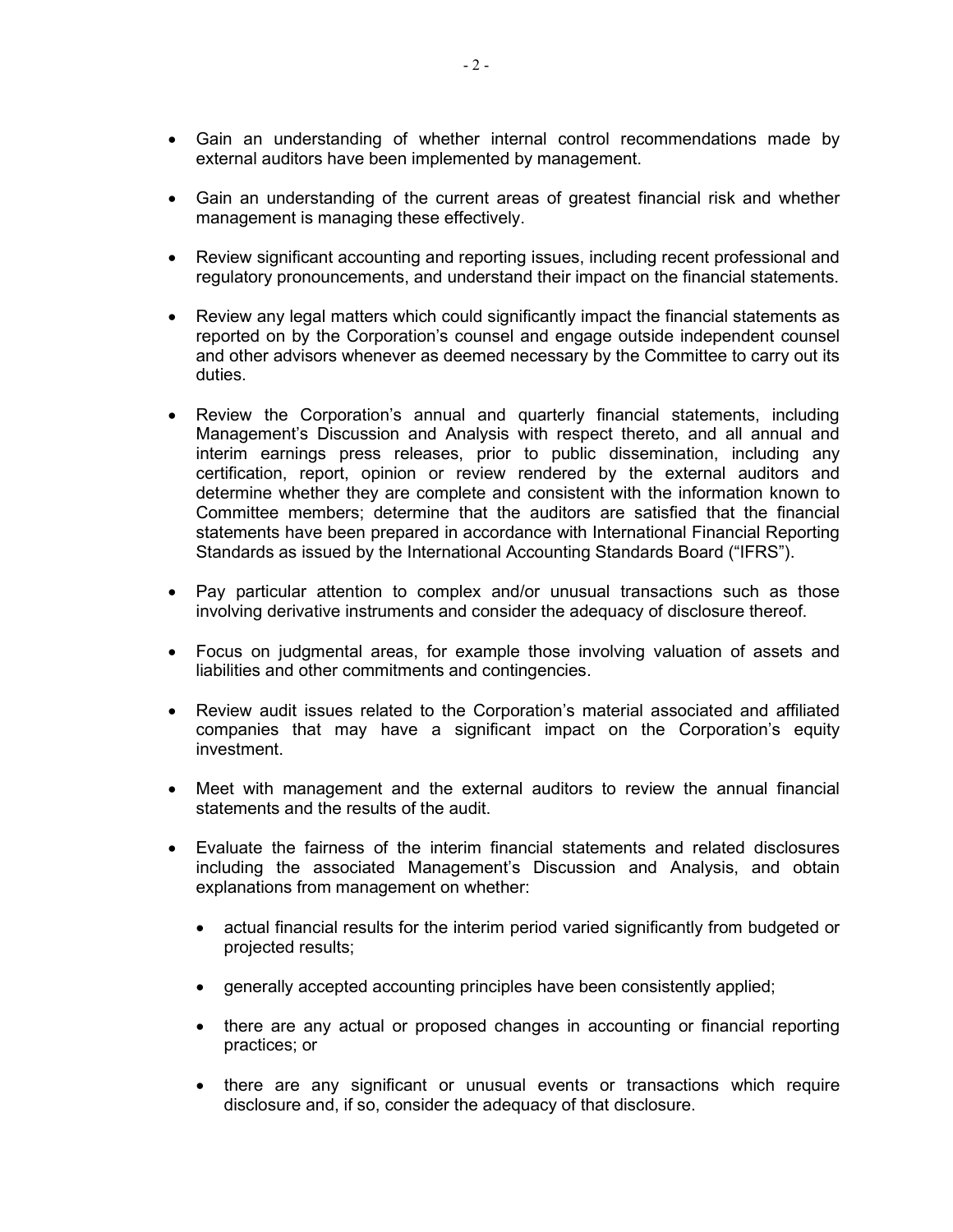- Review the external auditors' proposed audit scope and approach and ensure no unjustifiable restriction or limitations have been placed on the scope.
- Recommend to the Board an external auditor to be nominated for appointment by the Corporation's shareholders. Subject to the appointment of the Corporation's external auditor by the Corporation's shareholders, the Committee will be directly responsible for the appointment, compensation, retention and oversight of the work of external auditor engaged for the purpose of preparing or issuing an auditor's report or performing other audit, review or attest services for the Corporation, including the resolution of disagreements between management and the external auditor regarding financial reporting. The Corporation's external auditor shall report directly to the Committee.
- Review with the Corporation's management, on a regular basis, the performance of the external auditors, the terms of the external auditor's engagement, accountability and experience.
- The Committee Chair will pre-approve all non-audit services to be provided to the Corporation or its subsidiary entities by the external auditor. The decisions of the Committee Chair relating to the pre-approval of non-audit services must be presented to the full Committee at its next scheduled Committee meeting.
- Consider at least annually the independence of the external auditors, including reviewing the range of services provided in the context of all consulting services obtained by the Corporation, including:
	- insuring receipt from the independent auditor of a formal written statement delineating all relationships between the independent auditor and the Corporation, consistent with the Independence Standards Board Standard No. 1 and related Canadian regulatory body standards;
	- considering and discussing with the independent auditor any relationships or services, including non-audit services, that may impact the objectivity and independence of the independent auditor; and
	- as necessary, taking, or recommending that the Board take, appropriate action to oversee the independence of the independent auditor.
- Ensure that adequate procedures are in place for the review of the Corporation's public disclosure of financial information extracted or derived from the Corporation's financial statements, other than the public disclosure contained in the Corporation's financial statements, Management's Discussion and Analysis and annual and interim earnings press releases; and must periodically assess the adequacy of those procedures.
- Review any significant disagreement among management and the external auditors in connection with the preparation of the financial statements.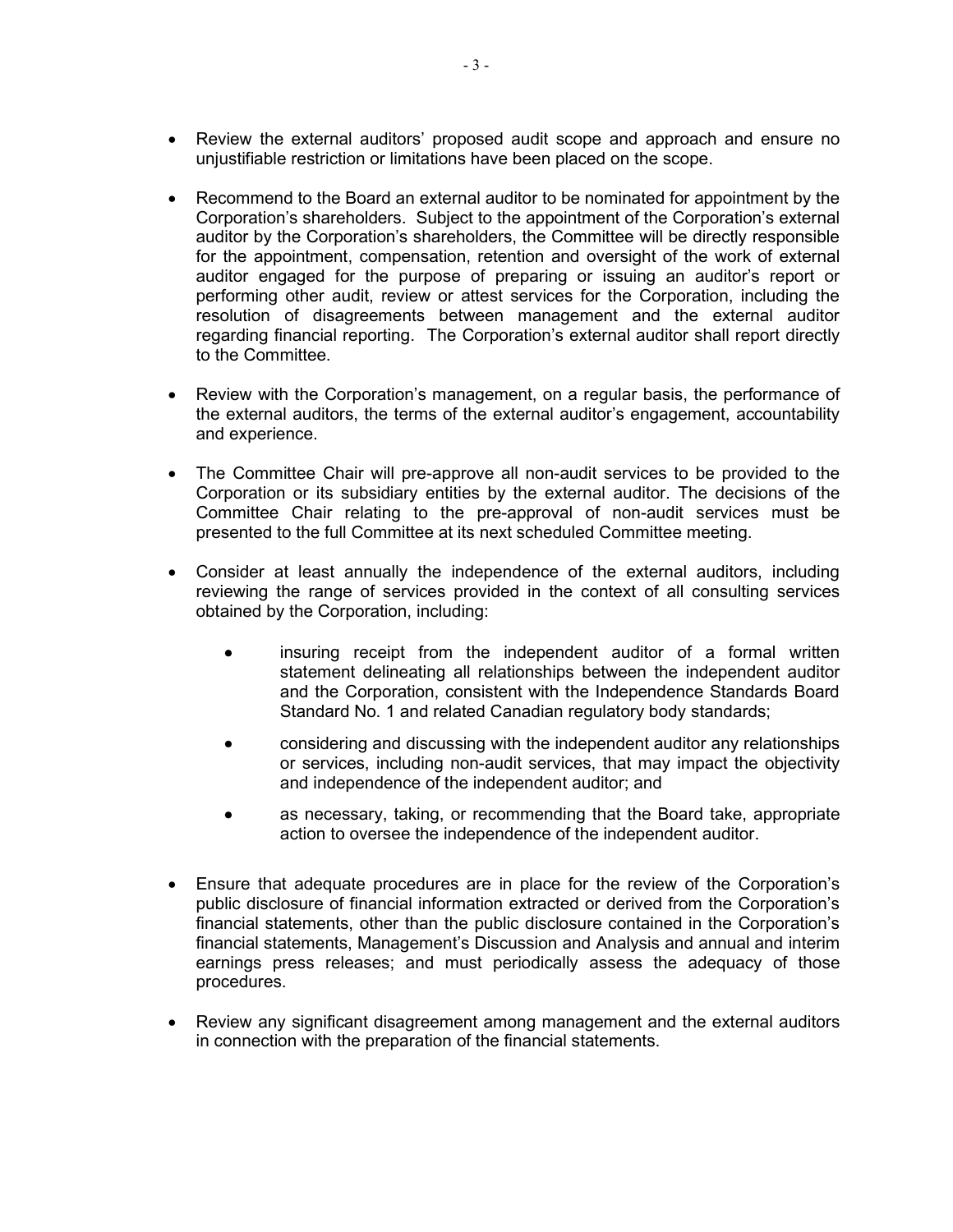- Review and approve the Corporation's hiring policies regarding partners, employees and former partners and employees of the present and former external auditors of the Corporation.
- Establish a procedure for:
	- the confidential, anonymous submission by employees of the Corporation of concerns regarding questionable accounting or auditing matters; and
	- the receipt, retention and treatment of complaints received by the Corporation regarding accounting, internal accounting controls, or auditing matters.
- Adhere to the processes and procedures of the Corporation's Whistleblower Policy, including, but not limited to:
	- investigating complaints made to the Committee;
	- retaining all documents and records regarding any complaint made to the Committee;
	- determining the validity of each complaint and fashioning, with the input of its advisors and the Corporation's management, if requested, the appropriate corrective action for each complaint; and
	- discussing the status of any on-going investigation at each quarterly meeting.
- Meet separately with the external auditors to discuss any matters that the committee or auditors believe should be discussed privately in the absence of management.
- Endeavour to cause the receipt and discussion on a timely basis of any significant findings and recommendations made by the external auditors.
- Ensure that the Board is aware of matters which may significantly impact the financial condition or affairs of the business.
- Review and oversee all related party transactions.
- Perform other functions as requested by the Board.
- If necessary, institute special investigations and, if appropriate, hire special counsel or experts to assist, and set the compensation to be paid to such special counsel or other experts.
- Review and re-assess annually the adequacy of this Charter and recommend updates to this charter; receive approval of changes from the Board.
- With regard to the Corporation's internal control procedures, the Committee is responsible to:
	- review the appropriateness and effectiveness of the Corporation's policies and business practices which impact on the financial integrity of the Corporation,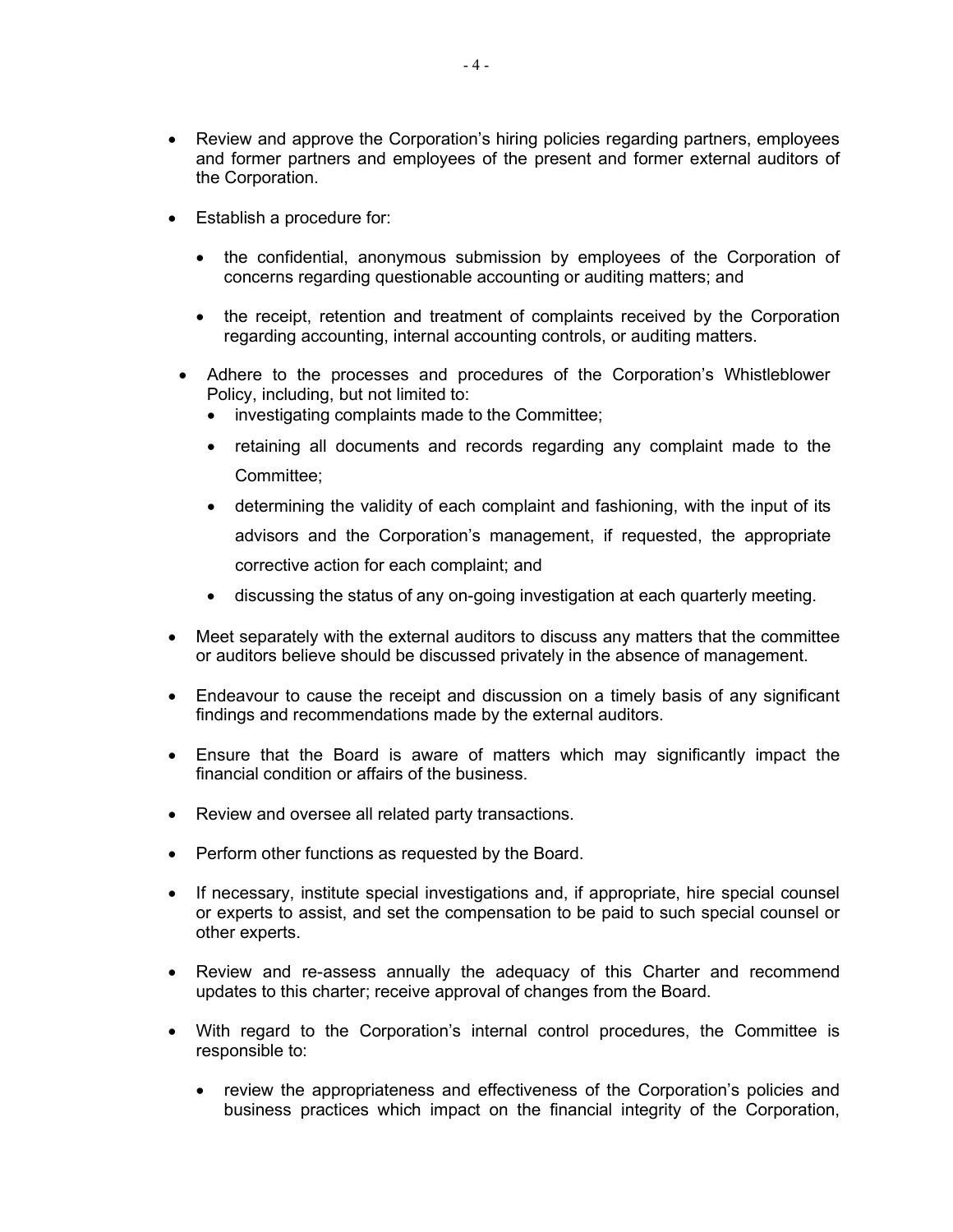including those related to internal auditing, insurance, accounting, information services and systems and financial controls, management reporting and risk management; and

- review compliance under the Corporation's business conduct and ethics policies and to periodically review these policies and recommend to the Board changes which the Committee may deem appropriate; and
- review any unresolved issues between management and the external auditors that could affect the financial reporting or internal controls of the Corporation; and
- periodically review the Corporation's financial and auditing procedures and the extent to which recommendations made by the internal audit staff or by the external auditors have been implemented.
- The Committee Chair will participate in shareholder engagement in regards to matters arising in respect to the Committee's responsibilities.
- Review and approve financial summaries and disclosure made in accordance with the Extractive Sector Transparency Measures Act.

# 4. Chair

The Board shall designate one Committee member to act as the chair of the Committee (the "Chair"). In the Chair's absence, the Committee may select another member to act as Chair by majority vote in order to transact business at a meeting of the Committee. The Chair will not have a casting vote. The Chair shall lead all Committee meetings, ensure the fulfillment of the Committee's mandate and report on Committee activities to the Board.

# 5. Meetings

The Committee will meet as often as is required to fulfill its responsibilities or at least once every calendar quarter. Special meetings shall be convened as required. Notices calling meetings shall be sent to all members of the Committee, all Board members and the external auditor. The external auditor of the Corporation must be given reasonable notice of, and has the right to appear before and to be heard at, each meeting of the Committee. At the request of the external auditor, the Committee must convene a meeting of the Committee to consider any matter that the external auditor believes should be brought to the attention of the Board or shareholders of the Corporation.

The Committee may invite such other persons (e.g. without limitation, the President or Chief Financial Officer) to its meetings, as it deems appropriate. In-camera sessions will be held during, or after, every committee meeting (including special meetings) for which any guests including non-independent directors, shall be asked to leave. The CEO shall not attend incamera sessions of the Committee unless his/her presence is deemed appropriate for a portion of the in-camera session, after which the CEO will be requested to leave.